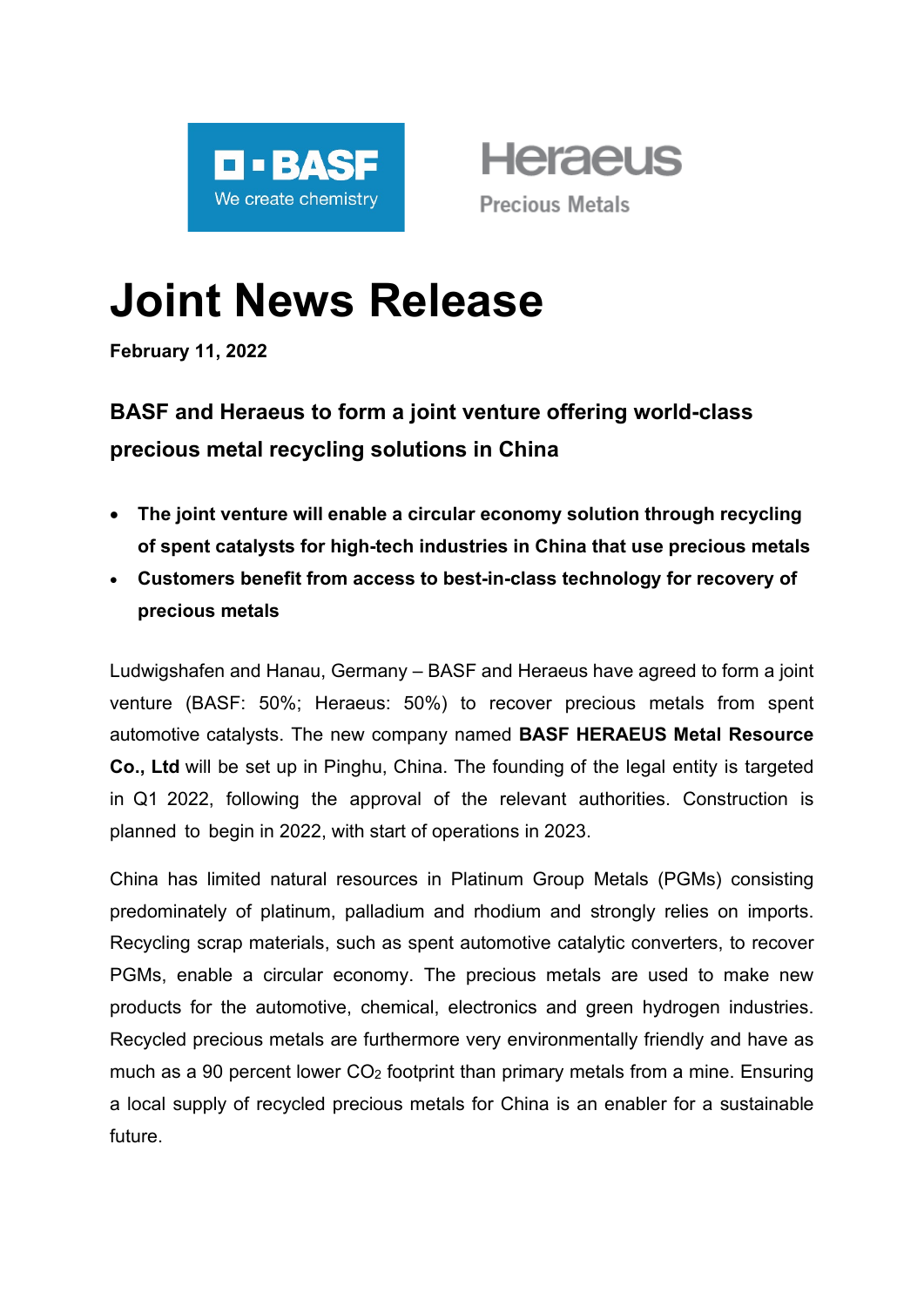"Through the partnership with Heraeus, we will bring best-in-class pyrometallurgy technology for the recovery of precious metals from spent automotive catalysts in China and help improve resource utilization for high-tech and other companies that use precious metals," said Tim Ingle, Vice President, BASF Precious Metals Refining, Chemicals & Battery Recycling. "BASF's leading position in automotive catalysts recycling and our combined expertise in precious metals will provide customers with a world-class circular economy solution to re-use precious metals in China."

Marius Vigener, Vice President Business Line Chemicals at Heraeus Precious Metals, added: "This JV builds on our already strong presence in China within the wet-chemical recycling industry. Recycled precious metals minimize emissions and will enable our customers to reduce their CO2 footprint. This will support China in the development of its circular economy and contribute significantly to the stability of local precious metal supplies."

The new factory will contribute to the advancement of the local economy through the creation of 100 new jobs.

## **Media contacts:**

| <b>BASF</b>                     | <b>Heraeus</b>                  |
|---------------------------------|---------------------------------|
| <b>Paul Warkentin</b>           | <b>Till Weber</b>               |
| <b>Communications Manager</b>   | <b>Corporate Communications</b> |
| <b>BASF Corporation</b>         | Heraeus                         |
| Phone: +1 732 277-2752          | Phone: +49 6181 35-5785         |
| E-mail: paul.warkentin@basf.com | E-mail: till.weber@heraeus.com  |

#### **About BASF's Catalysts Division**

BASF's Catalysts division is the world's leading supplier of environmental and process catalysts. The group offers exceptional expertise in the development of technologies that protect the air we breathe, produce the fuels that power our world, and ensure efficient production of a wide variety of chemicals, plastics and other products, including advanced battery materials. By leveraging our industry-leading R&D platforms, passion for innovation and deep knowledge of precious and base metals, BASF's Catalysts division develops unique, proprietary solutions that drive customer success. Further information on BASF's Catalysts division is available on the Internet at [www.catalysts.basf.com.](http://www.catalysts.basf.com/)

## **About BASF**

At BASF, we create chemistry for a sustainable future. We combine economic success with environmental protection and social responsibility. More than 110,000 employees in the BASF Group